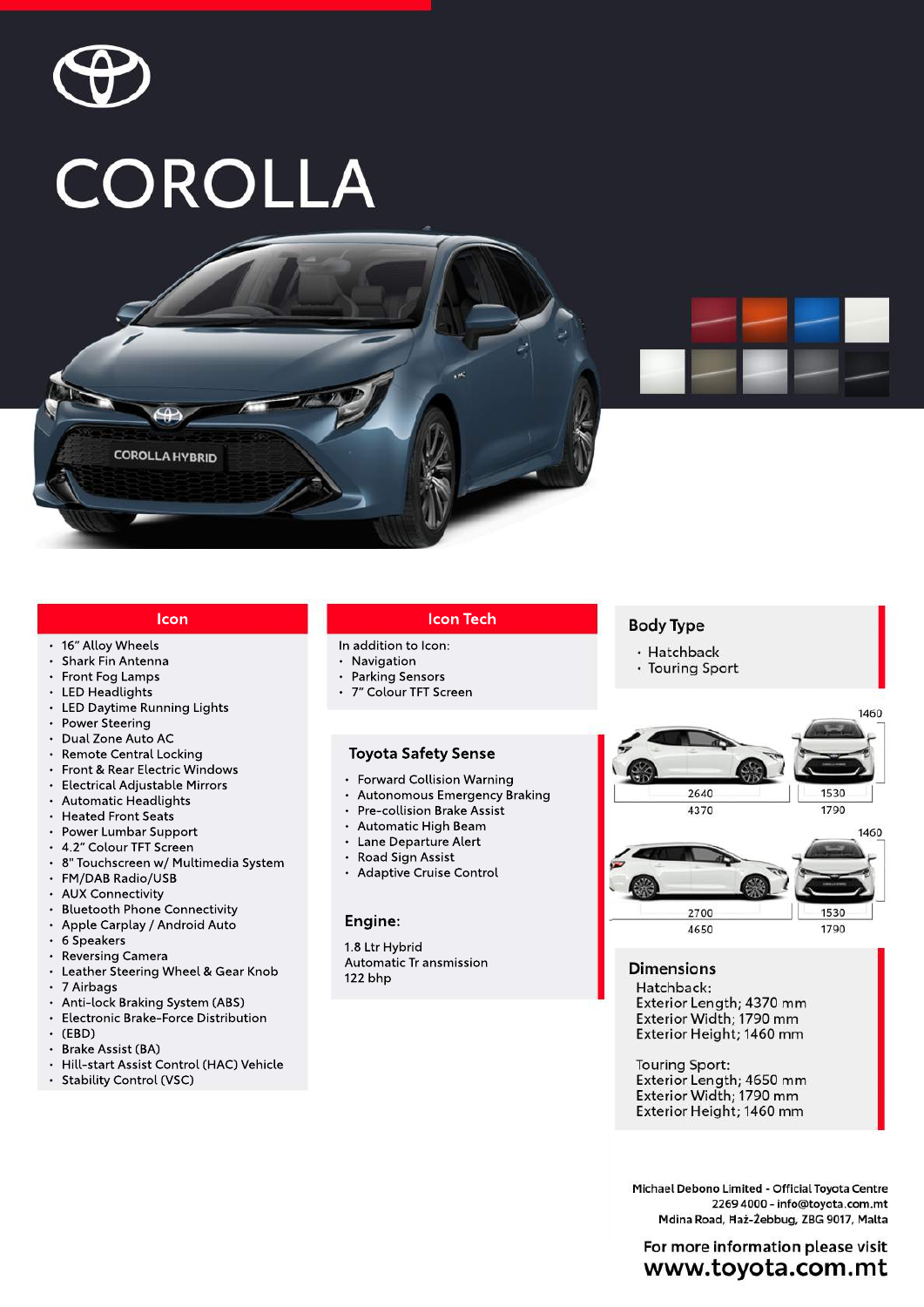

# COROLLA







**Bi-Tone Options on GR Sport** 

#### **Design**

#### In addition to Icon:

- 17" Alloy Wheels
- · Shark Fin Antenna
- LED Foglamps
- LED Headlights
- LED Daytime Running Lights
- Power Steering
- · Dual Zone Auto AC
- · Remote Central Locking
- Front & Rear Electric Windows
- Foldable Adjustable Mirrors
- Rear Privacy Glass
- Automatic Headlights
- Automatic Wipers
- ¥ Electrochromatic Rear-View Mirror
- Heated Front Seats
- Power Lumbar Support
- 7" Colour TFT Screen
- · 8" Touchscreen w/ Multimedia System
- FM/DAB Radio/USB
- · AUX Connectivity
- Bluetooth Phone Connectivity
- Apple Carplay / Android Auto
- 6 Speakers  $\ddot{\phantom{0}}$
- Navigation
- Reversing Camera
- Front & Rear Parking Sensors (IPA)
- Leather Steering Wheel & Gear Knob
- 7 Airbags
- Anti-lock Braking System (ABS)
- Electronic Brake-force Distribution
- $\cdot$  (FRD)
- **Brake Assist (BA)**
- Hill-start Assist Control (HAC)
- Vehicle Stability Control (VSC)

#### **GR Sport**

- In addition to Design:
- 18" Alloy Wheels (HB)
- 17" Alloy Wheels (T/S)
- GR Sport Seats w/ Partial Synthetic
- Leather
- $\bullet$ GR Sport Front Grille Finish w/
- Piano Black Surround
- Lower Front Skirt
- Rear Diffuser Insert (on H/B only) ¥.
- Side Rocker w/ Black Inserts ¥.
- GR Sport Badge on Rear Tail Gate

#### **Toyota Safety Sense**

- Forward Collision Warning
- 
- **Autonomous Emergency Braking**
- Pre-collision Brake Assist
- **Automatic High Beam**
- Lane Departure Alert
- Road Sign Assist
- Adaptive Cruise Control

#### Engines:

1.8 Ltr Hybrid **Automatic Transmission** 122 bhp

2.0 Ltr Hybrid **Automatic Transmission** 180 bhp

# **Body Type**

- Hatchback
- Touring Sport





# **Dimensions**

Hatchback: Exterior Length; 4370 mm Exterior Width; 1790 mm Exterior Height; 1460 mm

**Touring Sport:** Exterior Length; 4650 mm Exterior Width; 1790 mm Exterior Height; 1460 mm

Michael Debono Limited - Official Toyota Centre 2269 4000 - info@toyota.com.mt Mdina Road, Haż-Żebbug, ZBG 9017, Malta

# For more information please visit www.toyota.com.mt